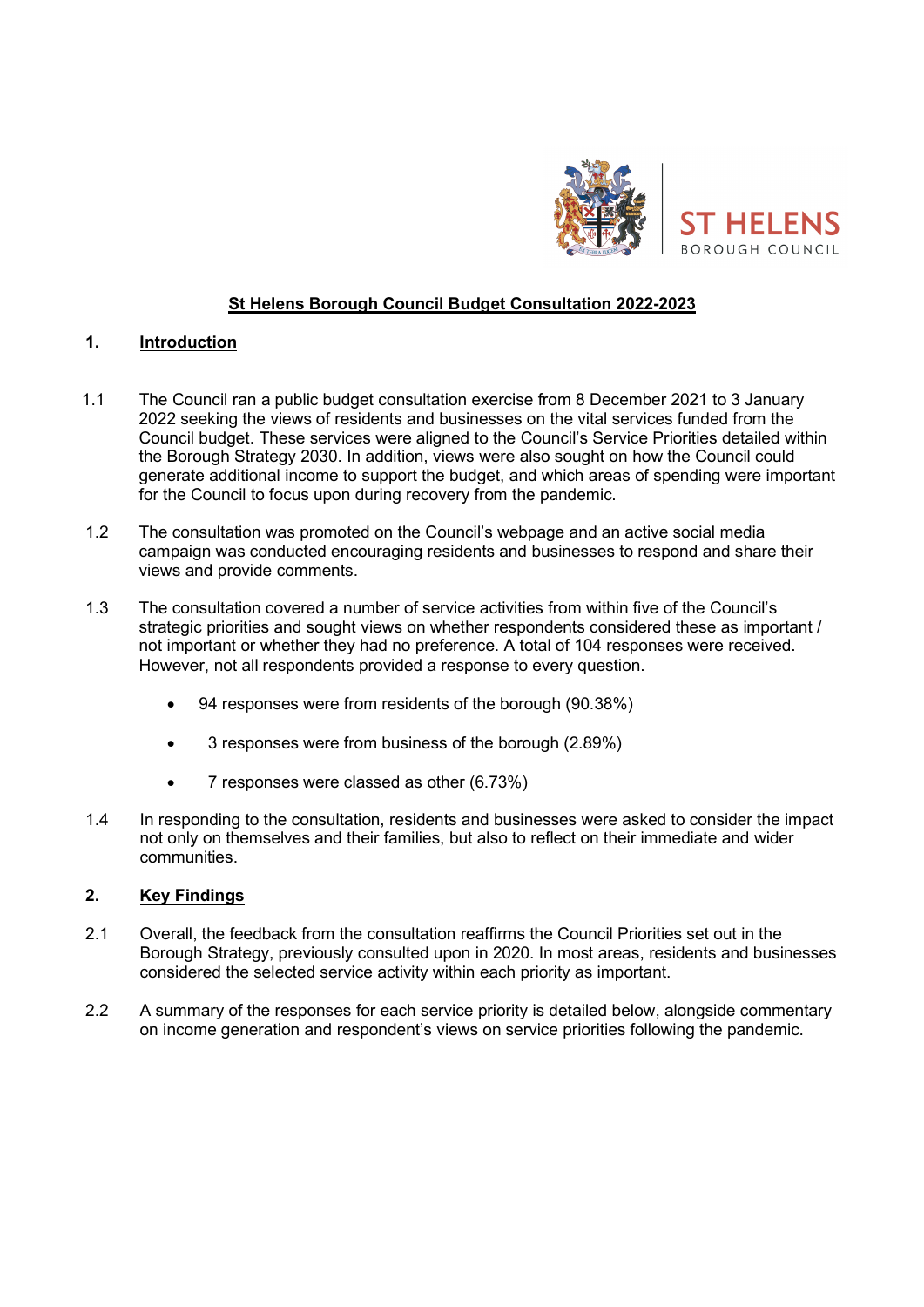## 2.3 Priority 1 – Ensure children and young people have a positive start in life

2.3.1 Of the 6 areas included within the survey for this priority 77% of respondents viewed these areas as important, of which the most important were services supporting children and families, keeping children safe, and reducing child poverty and inequality.

 Priority 1 – Ensure children and young people have a positive start in life . We want to make a difference to the lives of children and young people who live in the borough, improve outcomes for all children, whilst tackling deprivation and child poverty and protecting children from vulnerable backgrounds.

| <b>Answer Choices</b>                                                      | Important    | No preference | <b>Not Important</b> | <b>Response</b><br>Total |
|----------------------------------------------------------------------------|--------------|---------------|----------------------|--------------------------|
| Involving children and young people in shaping services                    | 58<br>56.86% | 30<br>29.41%  | 14<br>13.73%         | 102                      |
| Supporting children and families and keeping children safe                 | 88<br>85.44% | 14<br>13.59%  | 0.97%                | 103                      |
| Providing early help services and children's centres across<br>the Borough | 77<br>77.00% | 20<br>20.00%  | 3<br>3.00%           | 100                      |
| Improving services for children in care                                    | 78<br>77.23% | 23<br>22.77%  | O<br>$0.00\%$        | 101                      |
| Encouraging all children and young people to meet their full<br>potential  | 83<br>81.37% | 17<br>16.67%  | 2<br>1.96%           | 102                      |
| Reducing child poverty and inequality                                      | 86<br>83.50% | 13<br>12.62%  | 4<br>3.88%           | 103                      |

### 2.4 Priority 2 – Promote good health, independence, and care across our communities

### 2.4.1 Within this priority 79% of respondents considered all the four areas identified as being important.

 Priority 2 - Promote good health, independence, and care across our communities. We want to continue to deliver excellent integrated services to make sure residents can access help and support in the right place at the right time.

| <b>Answer Choices</b>                                                                                           | Important    | No.<br>preference | <b>Not</b><br>important | <b>Response</b><br>Total |
|-----------------------------------------------------------------------------------------------------------------|--------------|-------------------|-------------------------|--------------------------|
| Working with health partners to deliver excellent joined up<br>services                                         | 77<br>75.49% | 17<br>16.67%      | 8<br>7.84%              | 102                      |
| Ensuring older people and vulnerable adults are looked<br>after and supported to live independently             | 86<br>83.50% | 16<br>15.53%      | $0.97\%$                | 103                      |
| Supporting people to manage their own health conditions,<br>stay healthier for longer and lead fulfilling lives | 77<br>75.49% | 19<br>18.63%      | 6<br>5.88%              | 102                      |
| Promoting mental health and wellbeing services                                                                  | 84<br>81.56% | 17<br>16.50%      | 2<br>1.94%              | 103                      |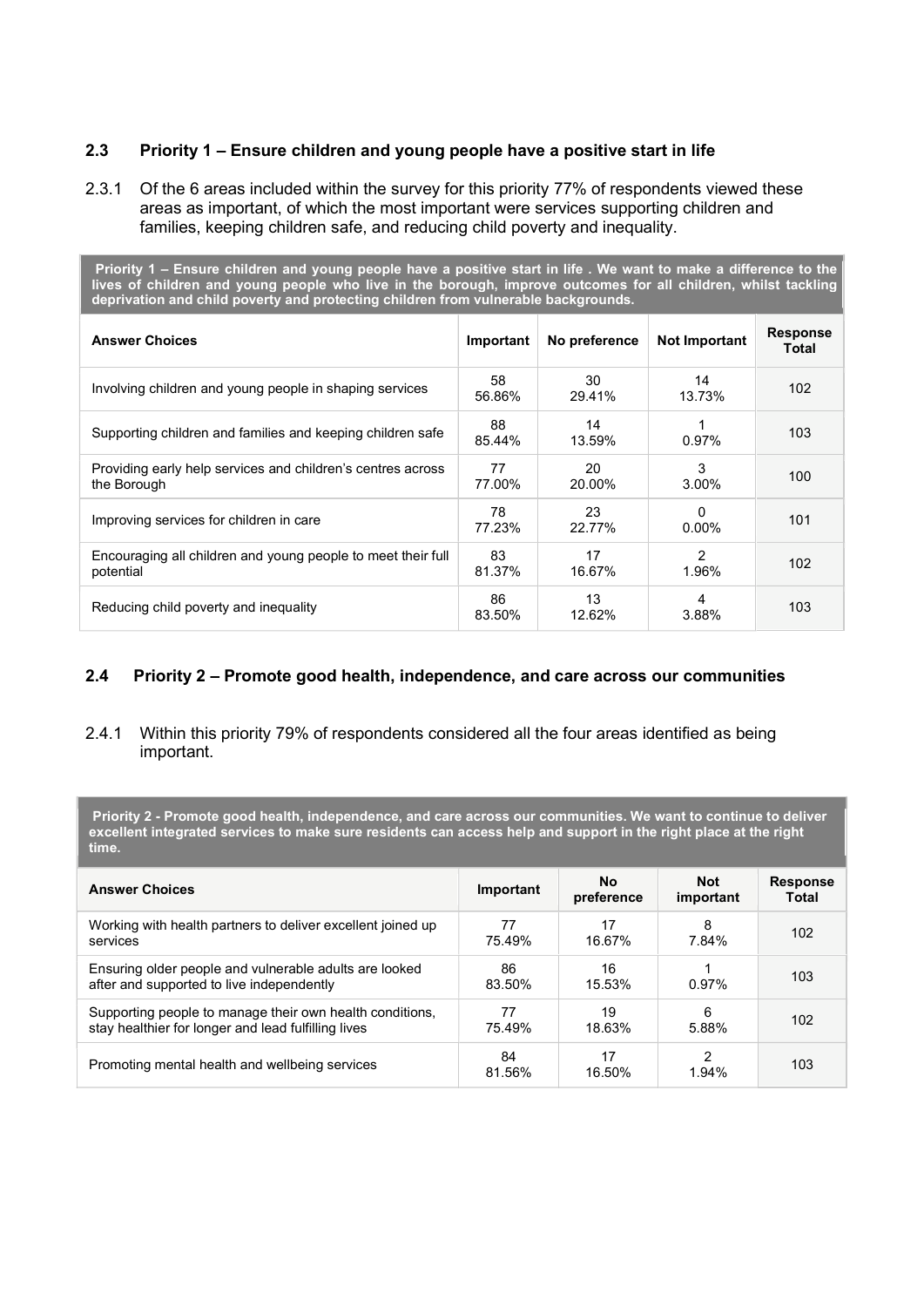## 2.5 Priority 3 - Create safe and strong communities and neighbourhoods for all

2.5.1 Of the 4 areas included within the survey for this priority 73% of respondents viewed these areas as important, of which the most important was people wanting to feel safe in their homes and communities.

Priority 3 - Create safe and strong communities and neighbourhoods for all. We want St Helens Borough to be welcoming for all, where people get on with each other and feel part of their local neighbourhood.

| <b>Answer Choices</b>                                                                          | Important    | No.<br>preference | <b>Not</b><br>important | <b>Response</b><br>Total |
|------------------------------------------------------------------------------------------------|--------------|-------------------|-------------------------|--------------------------|
| Creating safer and stronger communities, so people feel<br>safe in their homes and communities | 85<br>85.86% | 13<br>13.13%      | 1.01%                   | 99                       |
| Providing support to our most vulnerable residents and                                         | 73           | 21                | 6                       | 100                      |
| those living in our most deprived areas                                                        | 73.00%       | 21.00%            | 6.00%                   |                          |
| Ensuring residents have access to quality and affordable                                       | 61           | 32                | 8                       | 101                      |
| homes                                                                                          | 60.40%       | 31.68%            | 7.92%                   |                          |
| Reducing the number of rough sleepers and providing                                            | 72           | 22                | 6                       | 100                      |
| support to homeless individuals                                                                | 72.00%       | 22.00%            | 6.00%                   |                          |

### 2.6 Priority 4 - Support a strong, thriving, inclusive and well-connected economy

2.6.1 Within this priority respondents considered attracting investment into the borough and the creation of jobs for local people as the most important. Overall, of the 4 areas included within the survey 73% of respondents viewed these as important.

 Priority 4 - Support a strong, thriving, inclusive and well-connected local economy. We want to improve our local economy, and address long standing issues such as poverty and unemployment.

| <b>Answer Choices</b>                                       | Important    | <b>No</b><br>preference | <b>Not</b><br>important | <b>Response</b><br>Total |
|-------------------------------------------------------------|--------------|-------------------------|-------------------------|--------------------------|
| Creating vibrant high streets to attract visitors through   | 62           | 27                      | 13                      | 102                      |
| regeneration of the Boroughs Town Centres and localities    | 60.78%       | 26.47%                  | 12.75%                  |                          |
| Attracting investment in the Borough to create new jobs for | 88           | 12                      | 3                       | 103                      |
| local people                                                | 85.44%       | 11.65%                  | 2.91%                   |                          |
| Supporting businesses to grow and thrive                    | 73<br>73.74% | 19<br>19.19%            | 7.07%                   | 99                       |
| Delivering and ensuring a sustainable transport             | 72           | 18                      | 12                      | 102                      |
| infrastructure                                              | 70.59%       | 17.65%                  | 11.76%                  |                          |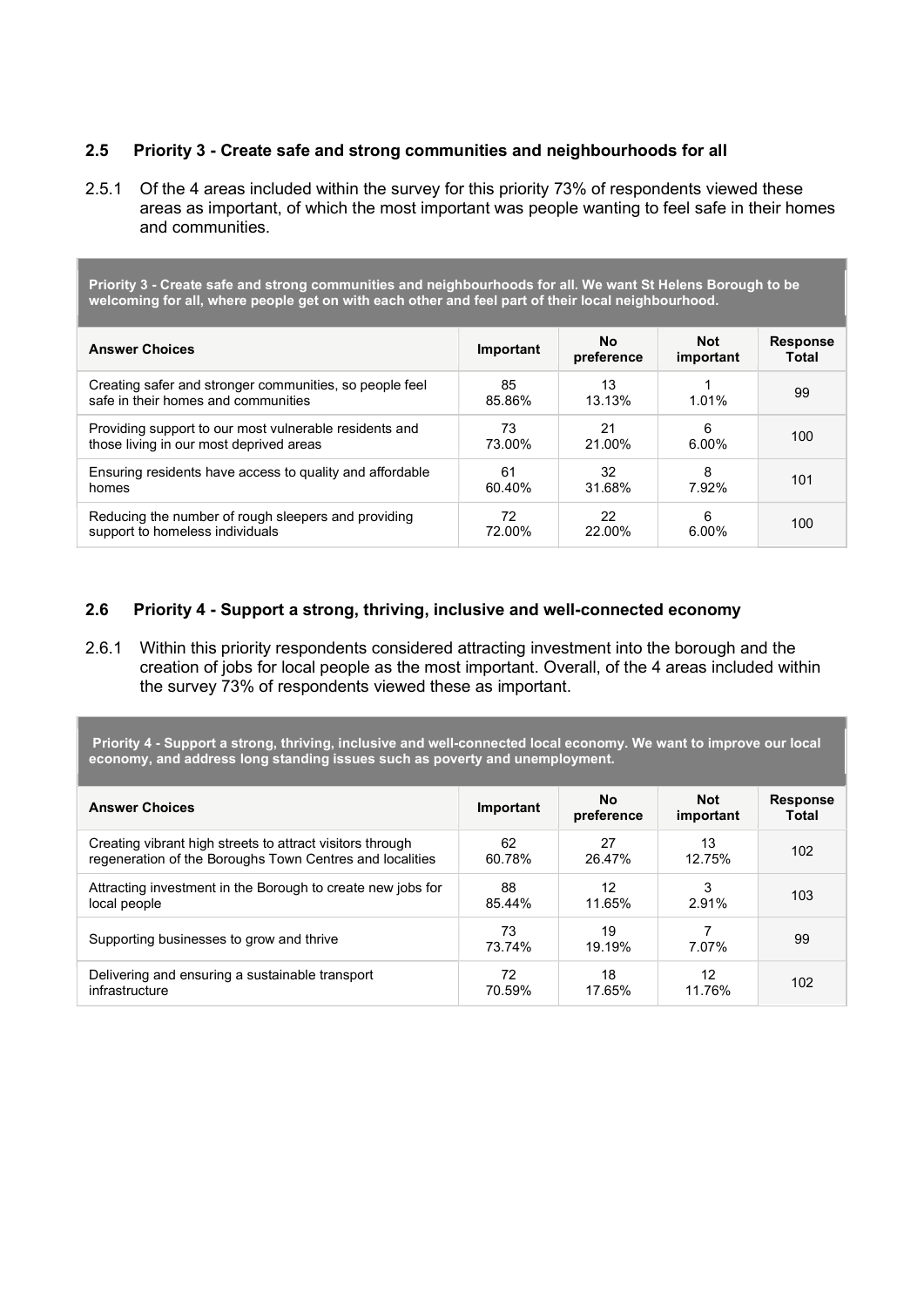## 2.7 Priority 5 - Create green vibrant places that reflect our heritage and culture

2.7.1 Of the 5 areas included within the survey respondents considered waste management, keeping the borough clean, and provision of parks and playgrounds as the most important.

Priority 5 - Create green vibrant places that reflect our heritage and culture. We want St Helens to be a better, healthier, and more sustainable place that proudly celebrates our culture and heritage whilst embracing new opportunities.

| <b>Answer Choices</b>                                     | Important    | <b>No</b><br>preference | <b>Not</b><br>important | <b>Response</b><br>Total |
|-----------------------------------------------------------|--------------|-------------------------|-------------------------|--------------------------|
| Creating greater opportunities for leisure and cultural   | 58           | 35                      | 9                       | 102                      |
| activities                                                | 56.87%       | 34.31%                  | 8.82%                   |                          |
| Promoting walking, running and cycling                    | 44<br>44.00% | 38<br>38.00%            | 18<br>18.00%            | 100                      |
| Providing excellent waste management services and         | 82           | 15                      | 4                       | 101                      |
| keeping the Borough clean                                 | 81.19%       | 14.85%                  | 3.96%                   |                          |
| Providing and maintaining our parks, playgrounds and open | 83           | 18                      | $\mathfrak{p}$          | 103                      |
| spaces                                                    | 80.58%       | 17.48%                  | 1.94%                   |                          |
| Tackling climate change and reducing our carbon footprint | 56<br>56.00% | 29<br>29.00%            | 15<br>15.00%            | 100                      |

## 2.8 Income Generation

- 2.8.1 Overall, respondents supported providing more digital solutions and offering more services online, encouraging more businesses to start up in the borough and maximising opportunities as working as part of the Liverpool City Region to generate additional income and funding.
- 2.8.2 Less than 23% of respondents agreed with Council Tax increases and 50 respondents (48.54%) strongly disagreed with Council Tax increases.
- 2.8.3 71% of respondents disagreed with either increasing existing fees and charges or the introduction of new fees and charges for services which the Council provide and are currently free.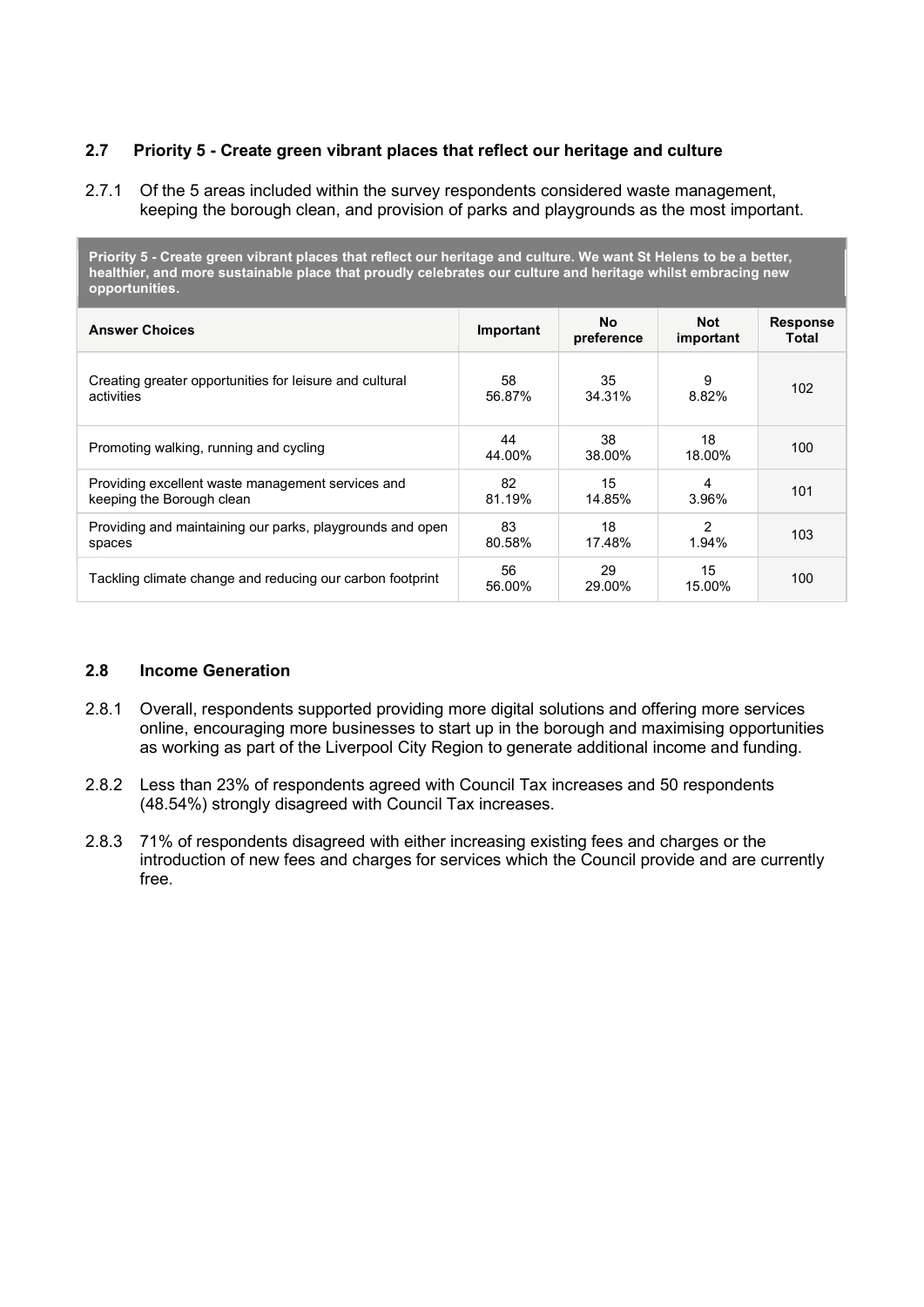Looking at ways to generate income is one way the council can look to balance its budget and deliver on priorities. Do you agree or disagree with the following?

| <b>Answer Choices</b>                                                                     | <b>Strongly</b><br>Agree | Agree        | <b>Disagree</b> | <b>Strongly</b><br><b>Disagree</b> | <b>Response</b><br>Total |
|-------------------------------------------------------------------------------------------|--------------------------|--------------|-----------------|------------------------------------|--------------------------|
| Providing digital solutions and offering more<br>online services                          | 33<br>32.67%             | 47<br>46.54% | 19<br>18.81%    | $\mathcal{P}$<br>1.98%             | 101                      |
| Increasing existing fees and charges                                                      | 4<br>3.88%               | 22<br>21.36% | 42<br>40.78%    | 35<br>33.98%                       | 103                      |
| Introducing new charges for services that the<br>Council provide which are currently free | 5<br>4.85%               | 29<br>28.16% | 32<br>31.07%    | 37<br>35.92%                       | 103                      |
| Increasing Council Tax                                                                    | 3<br>2.91%               | 20<br>19.42% | 30<br>29.13%    | 50<br>48.54%                       | 103                      |
| Encouraging new businesses to start up in the<br>Borough                                  | 67<br>66.34%             | 29<br>28.71% | 5<br>4.95%      | $\Omega$<br>$0.00\%$               | 101                      |
| Taking a more commercial approach                                                         | 33<br>32.67%             | 46<br>45.55% | 18<br>17.82%    | 4<br>3.96%                         | 101                      |
| Maximising opportunities of working as part of<br>the Liverpool City Region               | 42<br>41.18%             | 43<br>42.16% | 9<br>8.82%      | 8<br>7.84%                         | 102                      |
| Other                                                                                     | 10<br>47.62%             | 5<br>23.80%  | 3<br>14.29%     | 3<br>14.29%                        | 21                       |

### 2.9 Post Pandemic Recovery

- 2.9.1 Respondents were asked to consider which areas of Council activity are the most important to focus on during recovery from the pandemic. Of the 15 areas covered within the survey respondents identified the three main priorities as:
	- supporting children and families
	- prioritising mental health
	- regeneration of the town centre and its localities.
- 2.9.2 Respondents also commented that provision of a hostel for rough sleepers and homeless individuals, education and job creation were key areas to focus upon.